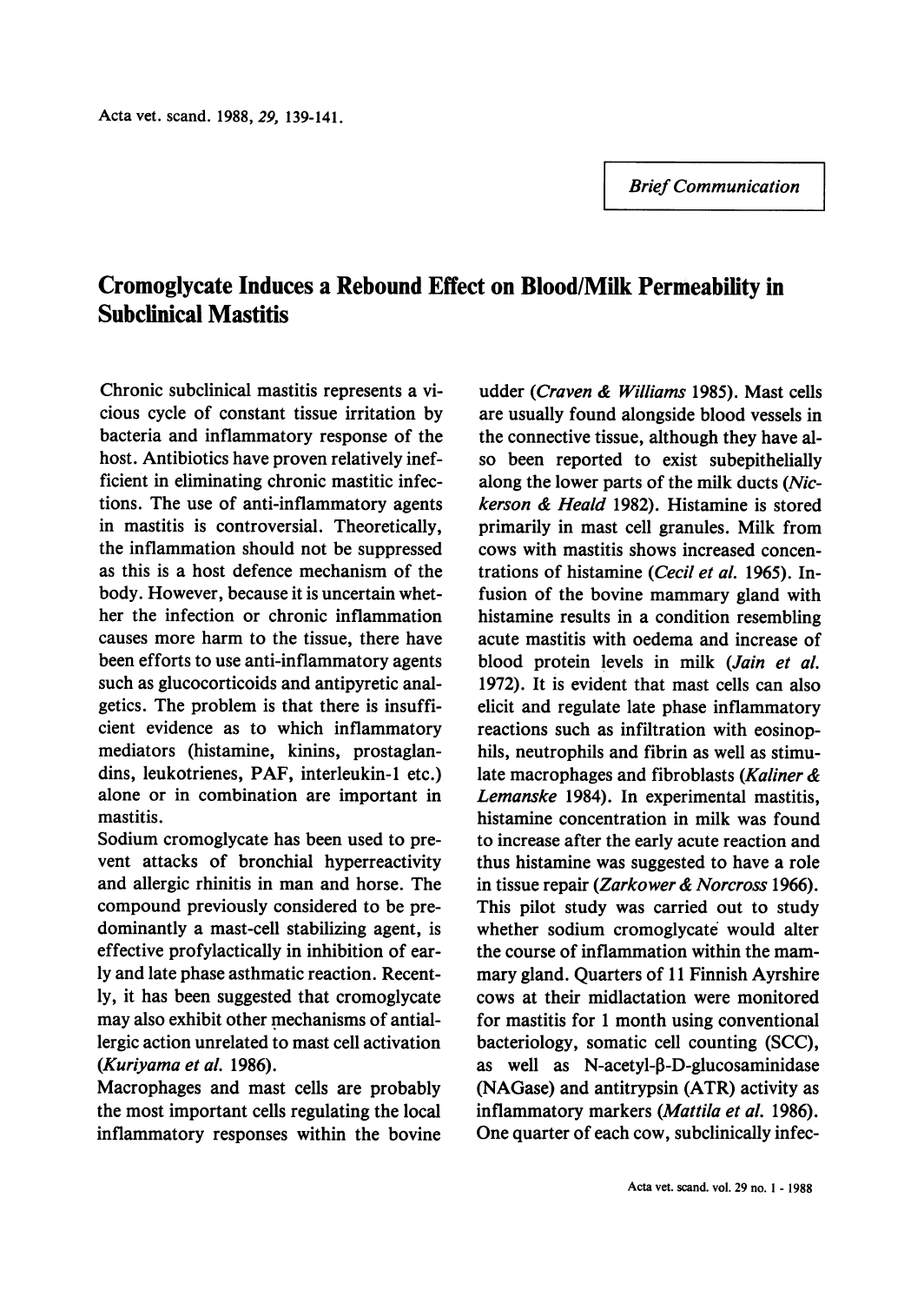ted by staphylococci or streptococci, were selected for the experiment. Sodium cromoglycate inhalation solution (Lomudal 10) mg/ml, Fisons Pharmaceuticals, analogous to cromolyn sodium, USP) was infused after milking into the affected quarters in a dose of 40-80 mg/quarter (a volume of 2-4 ml). In each cow, a quarter with the lowest values of inflammatory parameters served as an untreated control. The quarters were monitored for infection and inflammation with the above techniques during subsequent milkings for 1 week.

Infusion of sodium cromoglycate into the affected quarters neither had any effect on the infective status of the glands nor did suppress the inflammatory condition. However, a clear short-term increase in milk antitrypsin was evident 48-72 h after intrammary infusion of the dose in 7 of the 11 mastitic quarters (Fig. 1). A slight reaction in NAGase was seen concomitantly with the ATR peak in 3 quarters but SCC did not show apparent response in any of the infused quar-





Figure 1. Effect of intracisternally administred sodium cromoglycate on milk antitrypsin activity in subclinical mastitis. Solid line  $=$  treated quarters,  $dotted line = untreated control quarters. Each point$ is the mean  $\pm$  s.e. (n = 11).

ters. The increase in permeability after a few days as indicated by increased antitrypsin can be interpreted as follows: the local suppression of the regulatory cells (mast cells) resulted in a rebound activation of these cells including histamine release. The conclusion of the present study is that cromoglycate did not positively affect the course of chronic mastitis. It has to be emphasized, that the drug is poorly absorbed by the udder due to its low lipid solubility, and the concentration in the tissues is probably low.

S. Pyörälä, T. Mattila and M. Sandholm.

The Department of Clinical Veterinary Medicine, College of Veterinary Medicine, Helsinki, Finland.

## **References**

- Cecil H C, Bitman J, Wood J R: Changes in milk glycogen during mastitis. J. Dairy Sci. 1965, 48, 1607-1611.
- Craven N, Williams M R: Deferences of the bovine mammary gland against infection and prospects for their enhancement. Vet. Immunol. Immunopathol. 1985, 10, 71-127.
- Jain N C, Schalm O W, Carroll E J, Lasmanis J: Leucocytes and tissue factors in the pathogenesis of bovine mastitis. Amer. J. vet. Res. 1972, 33, 1137-1145.
- Kaliner M, Lemanske R: Inflammatory responses to mast cell granules. Fed. Proc. 1984, 43, 2846-2851.
- Kuriyama K, Yoshiyuki H, Nagatahira R, Okuda T, Saito K, Kiyoshi I: An antiallergic activity of disodium cromoglycate unrelated to mast cell activation. Agents and Actions 1986, 18, 473-478.
- Mattila T, Syväjärvi J, Jensen N E, Sandholm M: N-Acetyl-β-D-glucosaminidase and antitrypsin in subclinically infected quartermilk samples: Effect of bacteria and hemolysins, lactation stage, and lactation number. Amer. J. vet. Res. 1986, 47, 139-142.